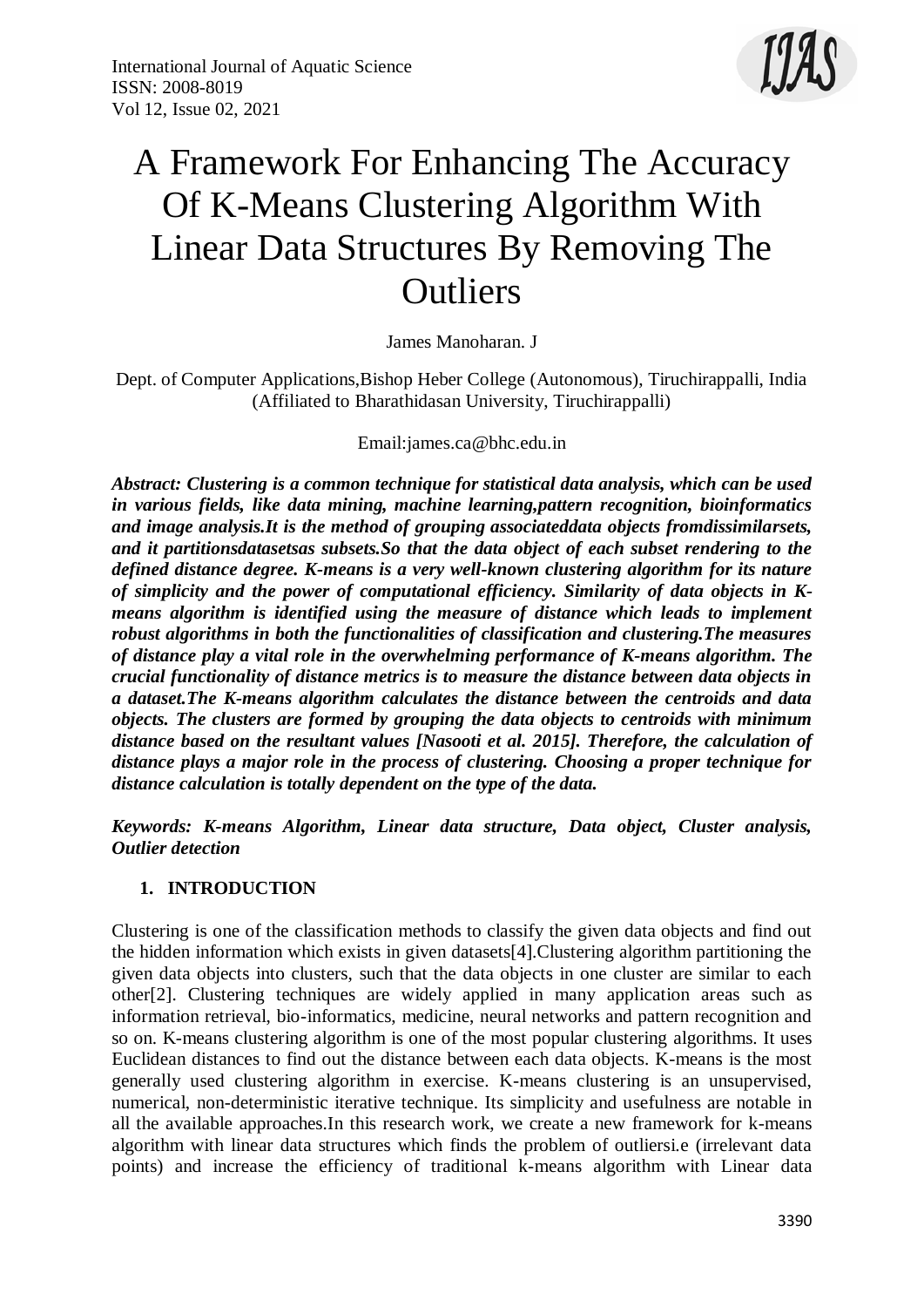

structure. The framework is composed of 3 stages; choosing initial k-centroids phase, calculate the distance phase and recalculating cluster center phase. The initial process of choosing initial k-centroids phase the initial cluster centers have obtained using divide-andconquer method. The distance phase calculation stage discovers the distance between each data objects and cluster centers in each iteration can be intended using linear data structure List.

## **2. RELATED WORK**

Clustering is the task of assigning a set of data objects into groups called clusters in which data objects in the identical cluster are more similar to each other than to those in other clusters. In general clustering is used to discover the similar, dissimilar and outlier data items from the databases. The main idea behind the clustering is the distance between the data items [Purohit et al. 2015].

Jadwal et al. (2012)have proposed An Improved and Customized I-K Means for avoiding Similar Distance Problem. The authors have generated an approach for solving similar distance problem using improved K-means clustering. Quality factor can be described in terms of reduces the intra class similarity and maximizing the inter class similarity.

Kaur et al. (2012)have generated an Efficient K-Means Clustering Algorithm Using ranking method in Data Mining. This work has made an attempt at studying the feasibility of Kmeans algorithm in data mining using the Ranking Method.

Authors in [4] proposed a new method to pit the initial centers of k-means. The design is based on the perception of scattering the particular k initial cluster centroids not nearer to each of them, the initial cluster midpoint is chosen consistently by random from that data points are being grouped, after that each successive centroid is selected from the remaining data points and the probability is proportional to its distance formed to the position closer cluster'smidpoint.

Suryawanshi et al. (2015)have proposed a review paper of various enhancements for clustering algorithms in Big Data Mining. This work reviews different improvements and techniques of K-means clustering algorithm. These methods included refined initial cluster center's method; a parallel K-means algorithm and a parallel K-means clustering algorithm based on map reduce technique, find out the initial centroids of the clusters and assign each data point to the appropriate matching clusters.

#### **3. METHODOLOGY**

# **3.1 PERFORMANCE ENHANCEMENT OF CLUSTERING BY FINDING OUTLIERS USING K-MEANS CLUSTERING WITH LINEAR DATA STRUCTURES**

In clustering, the distance between two points can be calculated in different ways. The challenging task is to choose an appropriate technique from the available ones. In fact, the selection of distance techniques also considered to be important with the property of data and the dimension. This chapter presents an enhanced K-means clustering algorithm using linear data structure list. The enhanced method that improves the efficiency of clustering by calculating the distance between the data objects in an efficient way. And it presents nearly theoretical and experimental analysis of the proposed method. The proposed K-means algorithm produces the same clustering result as obtained by the traditional K-means method but in a reduced time.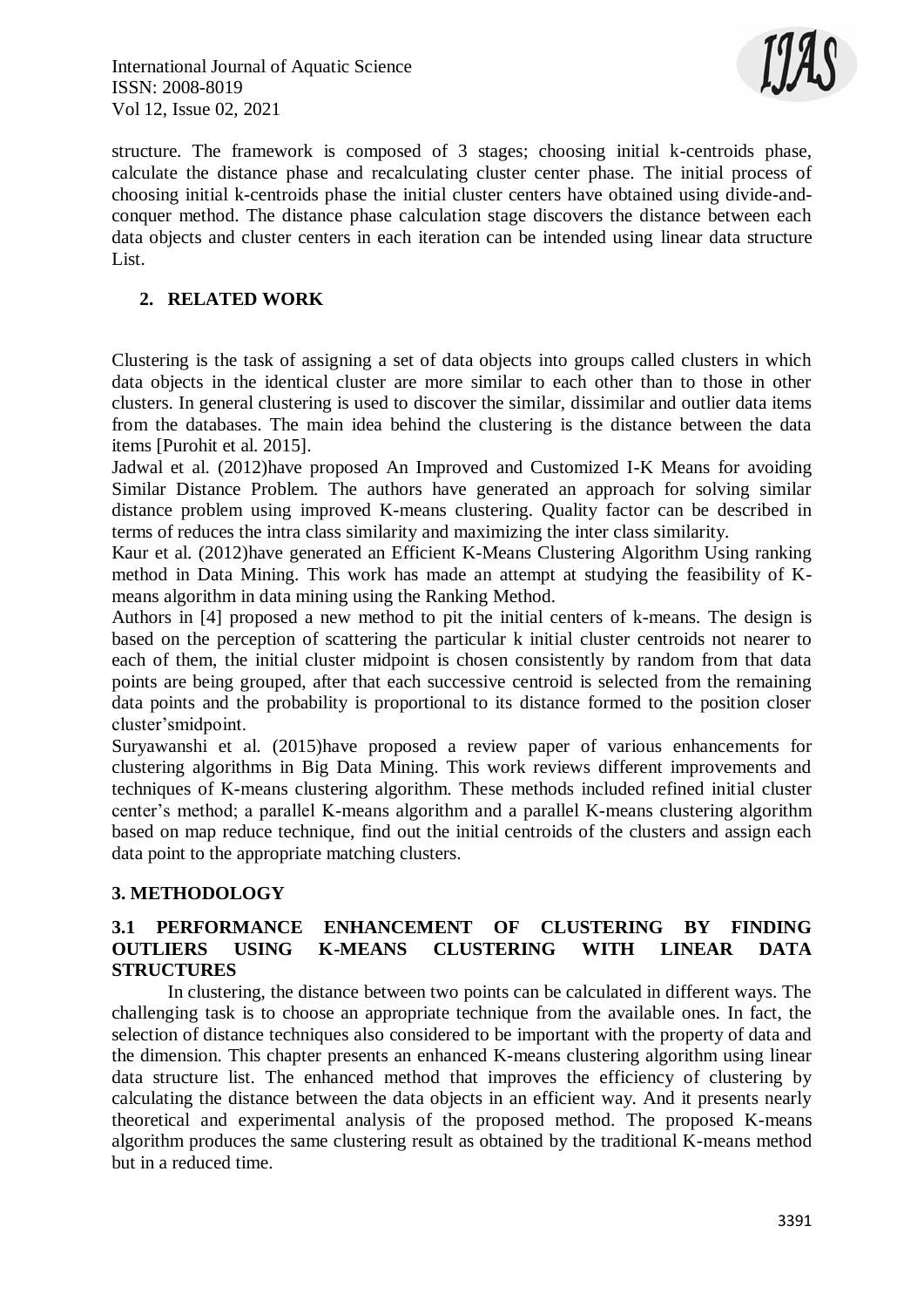

# Algorithm 1: THE SIMPLE K-MEANS CLUSTERING ALGORITHM

Require:  $D = \{x1, x2, x3, \dots, xn\}$  be the set of data points

step 1: Initialization: The initial cluster centers "k" randomly selected from given data set D. step 2: Distance Calculation: Calculate the distance between every data object and centroids. step 3: Data point could be assigned to the cluster center whose distance is minimum of all the other cluster centers.

step 4: Centroid Recalculation: Recalculate the new cluster center.

step 5: The distance of each data point is again calculated with the new cluster centers.

step 6:Convergence condition: Repeat step 2 to 5 until convergence.

#### ENHANCED K-MEANS USING LINEAR DATA STRUCTURE LIST

In traditional K-means clustering algorithm, the distance between the data objects and the cluster centroids are calculated in each iteration which potentially affects the efficiency of clustering [Sheeba et al. 2012]. To avoid this issue, this work proposes an enhanced K-means clustering algorithm that incorporates a linear data structure list. The list stores the information about the cluster number of clustered data objects, centroids and their distances between the centroids in each iteration. The stored information is given as an input to the next iteration for the consecutive comparisons. Hence, the proposed algorithm reduces the execution time through less computations

of the distance of each data objects in clusters. This section presents a list-based data structure approach to enhance the efficiency of distance calculation in traditional K-means clustering method to produce the cluster.

#### Algorithm 2: ENHANCED K-MEANS ALGORITHM USING LINEAR DATA STRUCTURE LIST

INPUT : D=  $\{d1, d2...$ dn} // containing n data objects.

K // Number of desired clusters.

OUTPUT : A set of k clusters Steps:

*1) Initially k data items are chosen from Dataset D, r*andomly

2) Calibrate the distance between every data object di( $1 \le i \le n$ ) and all k cluster centers  $cj(1\le j\le k)$  as Euclidean distance  $d(di, cj)$  and assign data object di to the nearest cluster.

*3)* For each data object di, find the nearest center cjand assign ata object di to cluster center cj *4)* Detect the name of cluster center and the distance of data object di to the closest cluster. Then this information is stored in list Clu[ ] and the Dis[ ] separately.

Set Clu<sup>[i]</sup>=i, j is the name of nearest cluster. Set Dis<sup>[i]</sup>=d(di, cj), d(di, cj) is the Euclidean distance to the nearest center.

*5) R*ecalculate the cluster center;

*6)* Repeat

#### *3.2.1 Distance Metrics Overview*

Distance measures determine the way to calculate the similarity of two points and how it influences cluster shapes. Distance metrics also measures the similarity or regularity of data items [Li 2015]. Clustering techniques necessitate to specify the data are inter or intra-related with each other. The objective of metric calculation to a specific problem is to identify an appropriate distance function. The knowledge over metrics is critical in many learning tasks. Moreover, the metrics are applied in a wide range of applications as the problem with learning evolves a definite notion of distance or similarity. A metric function or distance function is a function that defines a distance between elements or objects of a set. A set with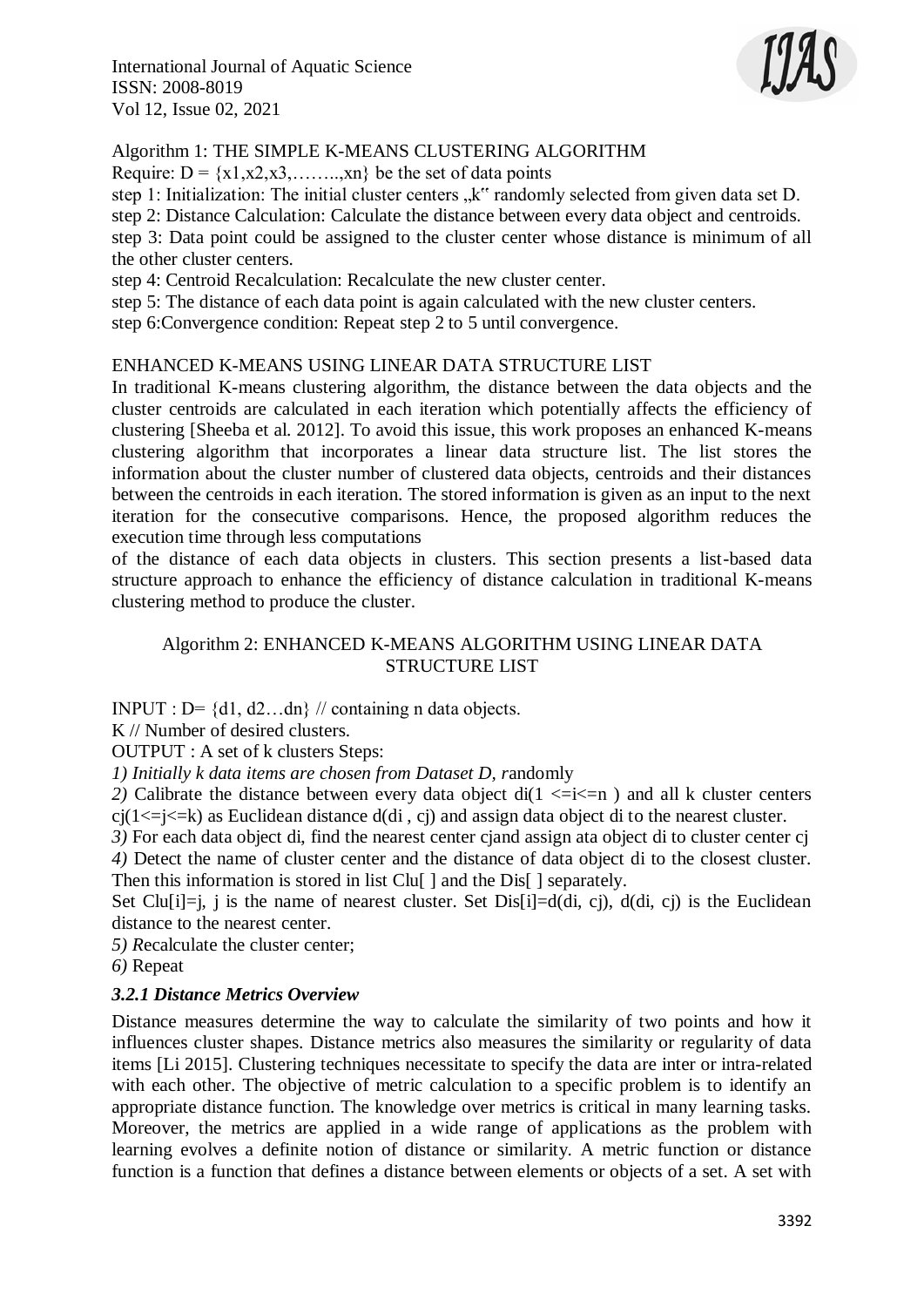

a metric is known as metric space [Jyoti et al. 2014]. This distance metric plays a very important role in clustering techniques. There are numerous distance methods that are available for clustering.

# *3.2.1.1 Euclidean Distance Metric*

This is probably the very commonly chosen type of distance metric. Simply it is the geometric distance in the multidimensional space.The Euclidean distance metric calculates the sum of squared difference of co-ordinates between two points 'a' and 'b' with 'k' dimensions **[Malik et al. 2014]**. Equation denotes the formula for Euclidean distance between a point  $x(x1, x2, ..., xk)$  and a point  $y(y1, y2, ..., yk)$ .

 $CENT[i](1 \le i \le k) - (1)$ 

# *3.2.1.2 Manhattan Distance Metric*

Unlike Euclidean distance metric, Manhattan calculates the difference between two points 'a' and 'b' by traversing through vertical and horizontal lines in the grid-based system [**Sinwar et al.2014**].Equation(1) denotes the distance calculation of Manhattan Distance metric.

Where 'n' is the number of variables, and 'xi' and 'yi' are the values of the ith variable, at points 'x' and 'y' respectively.

# *3.2.1.3 Chebychev Distance Metric*

Chebychev Distance metric computes the absolute magnitude of the differences of coordinates of two pair of points 'a' and 'b'. Chebychev distance is also called as the maximum value distance analysis. Equation (2) denotes the distance calculation ofChebychev metric.

$$
l/m\sum_{i=1}^{m} [min\,d\;[min\,d2xs,vj)] - (2)
$$

where 'xi' and **'**yj' are the values of the ith variable at points 'x' and 'y', respectively.The Chebychev distance may be appropriate if the difference between points isreflected more by differences in individual dimensions rather than all the dimensionsconsidered together.

#### *3.2.1.4 Minkowski Distance Metric*

The Minkowski distance metric on Euclidean space which can be considered as a generalization of both the Euclidean distance and the Manhattan distance. Equation(3) denotes the distance calculation of Minkowski Distance metric.

Where r is a parameter.

When  $r = 1$  Minkowski formula tend to compute Manhattan distance.

When  $r = 2$  Minkowski formula tend to compute Euclidean distance.

When  $r = ∞$  Minkowski formula tend to compute Supremum.

# **4. RESULTS AND DISCUSSIONS**

In this experiment section, we have evaluated our enhanced algorithm on Iris dataset, Medical Diabetes Dataset and Soya bean Plant Dataset from the UCI repository of machine learning databases. We compared our results with original K-means algorithm it terms of time taken to build the model. Brief summary of the dataset used in the algorithm is given below.

For improved cluster analysis, Fisher"sIiris, Soya bean and Medical Diabetes data sets are chosen and used with the existing training Dataset. The number of cluster k sets 6. Clustered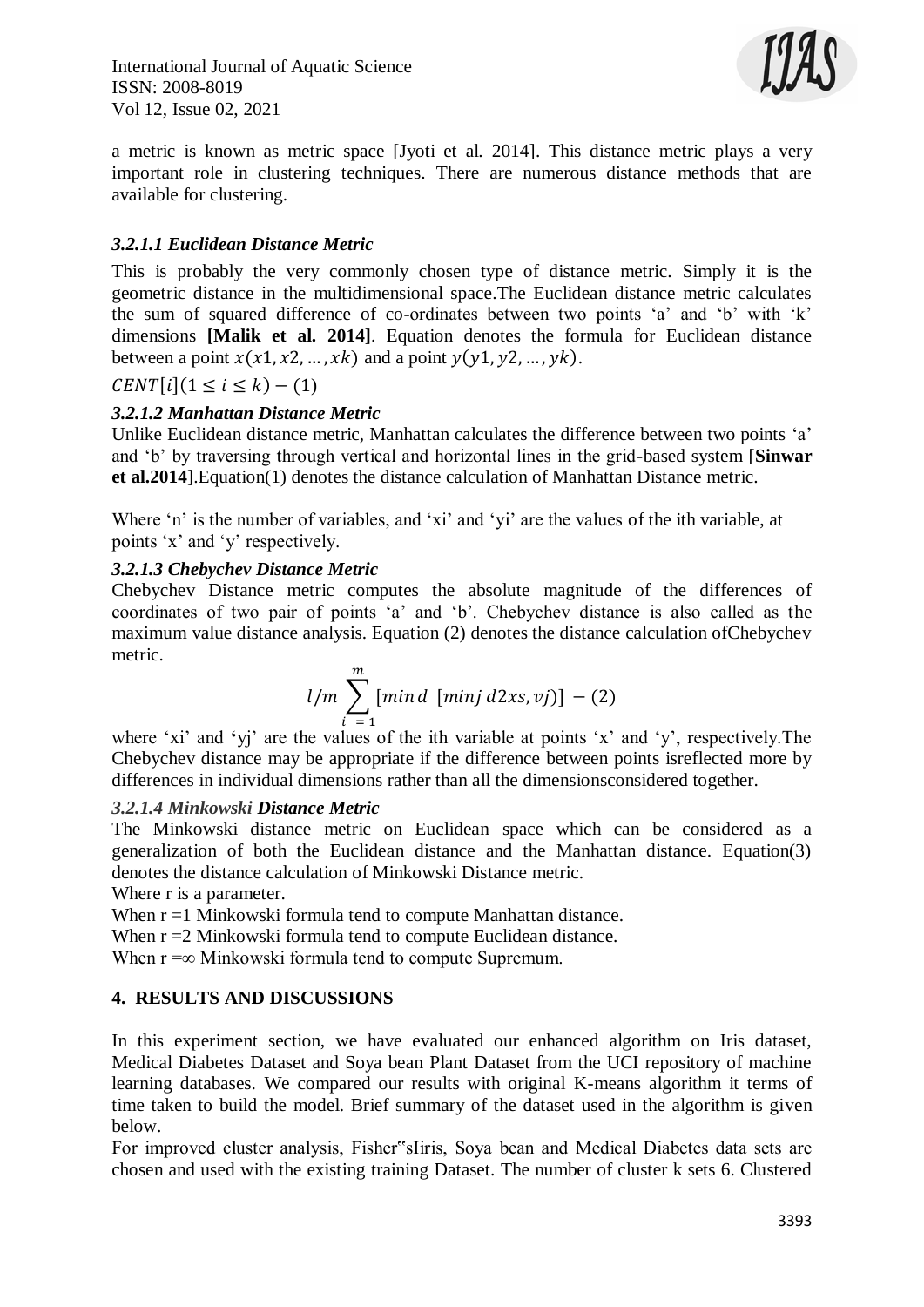

results for the enhanced k-means algorithm with the linear data structures are compared in this paper are listed in Table 2.

| <b>Dataset</b>                  | <b>No. Of Instances</b> | <b>No.Of Attributes</b> |
|---------------------------------|-------------------------|-------------------------|
| Fisher's Iris                   | 150                     | Δ                       |
| Soya bean Plant                 | 768                     | 8                       |
| <b>Medical diabetes Dataset</b> | 47                      | 35                      |

# Table 1: CHARACTERISTICS OF DATAETS

# Table 2: COMPARISON OF VARIOUS DISTANCE METRICS COMPARISON WITH DIFFERENT CLUSTERING

|                        |                                            | Technique used                |                                                            | No. of outliers                      |                                                            | Accuracy                      |                                                            |
|------------------------|--------------------------------------------|-------------------------------|------------------------------------------------------------|--------------------------------------|------------------------------------------------------------|-------------------------------|------------------------------------------------------------|
| Dataset<br>S           | Distance metrics                           | Standar<br>$K-$<br>d<br>means | Enhance<br>$K-$<br>d<br>means<br>with<br>data<br>structure | <b>Standar</b><br>$K-$<br>d<br>means | Enhance<br>d<br>$K-$<br>means<br>with<br>data<br>structure | Standar<br>$K-$<br>d<br>means | Enhance<br>$K-$<br>d<br>means<br>with<br>data<br>structure |
| Fisher"<br>s Iris      | <b>Euclidean</b><br><b>Distance Metric</b> | 0.096                         | 0.080                                                      | 3                                    | 8                                                          | 86.3                          | 87.5                                                       |
| Soya<br>bean<br>Plant  | <b>Manhattan</b><br><b>Distance Metric</b> | 0.081                         | 0.069                                                      | 6                                    | 14                                                         | 78.9                          | 82.5                                                       |
| Medica<br>diabete<br>S | <b>Chebychev</b><br><b>Distance Metric</b> | 0.097                         | 0.081                                                      | 4                                    | 9                                                          | 91.3                          | 96.54                                                      |
| Diggle                 | <b>MinkowskiDistan</b><br>ce Metric        | 0.092                         | 0.070                                                      | 5                                    | 13                                                         | 79.3                          | 90.50                                                      |

Algorithm 1: Results of Distance based outlier removal algorithm in K-MEANS clustering

| Maximum distance                | 0.4256  |
|---------------------------------|---------|
|                                 | 1.7625  |
| Minimum distance                |         |
| Threshold Value                 | 1.09405 |
| Accuracy before outlier removal | 0.6719  |
| Silhouette before outlier       | 0.4064  |
| Accuracy after outlier removal  | 0.6860  |
| Silhouette after outlier        | 0.4110  |